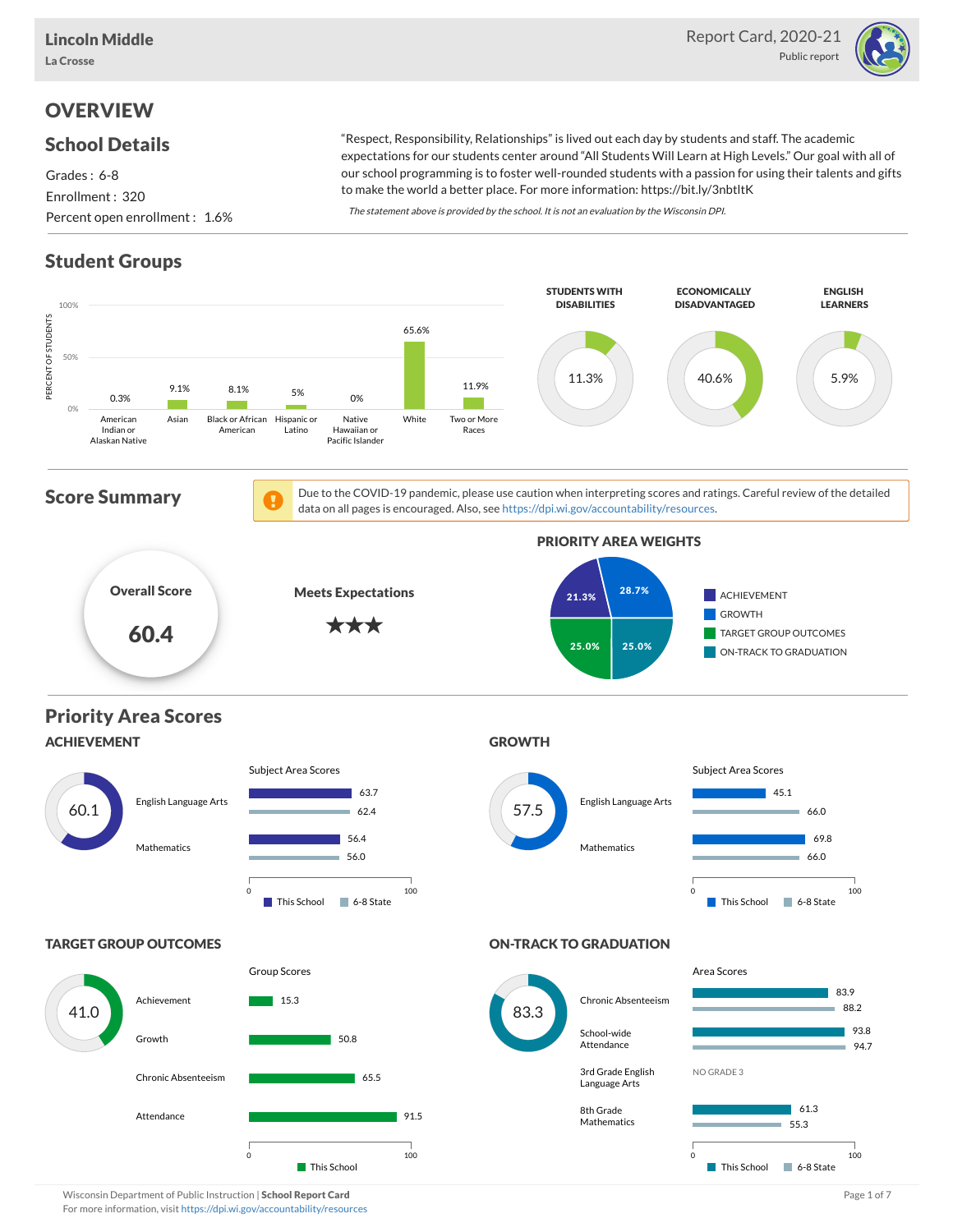

# ACHIEVEMENT

This priority area summarizes how this school's students performed on state assessments using a points-based proficiency system that gives partial credit for Basic test performance and extra credit for Advanced performance. The score is a multi-year average of English language arts and mathematics subscores.

### Priority Area Score



### Student Group Achievement, 2020-21 (for information only)

Group size is given in parentheses. Groups with fewer than 20 students are not displayed.

#### ENGLISH LANGUAGE ARTS



#### Asian (23) -11.0 Black or African American  $(20)$   $\overline{\phantom{2}}$  17.5 White  $(187)$   $58.3$   $\sqrt{10.6}$ Two or More Races (30) -9.2 Economically Disadvantaged  $(91)$  29.1  $\times$  -6.9 English Learners  $(20)$   $32.5$   $\bullet$  -11.5 Students with Disabilities  $(23)$  2.2 37.0 58.3 | 53.3 32.5  $(23)$  2.2 0 100 Point change from prior year

### Performance Levels by Year

These graphs show school-wide percentages and group sizes of students performing at each level.

### ENGLISH LANGUAGE ARTS



#### **MATHEMATICS**

**MATHEMATICS** 



Wisconsin Department of Public Instruction | School Report Card Page 2 of 7 and 2008 and 2009 and 2 of 7 and 2 of 7 For more information, visit <https://dpi.wi.gov/accountability/resources>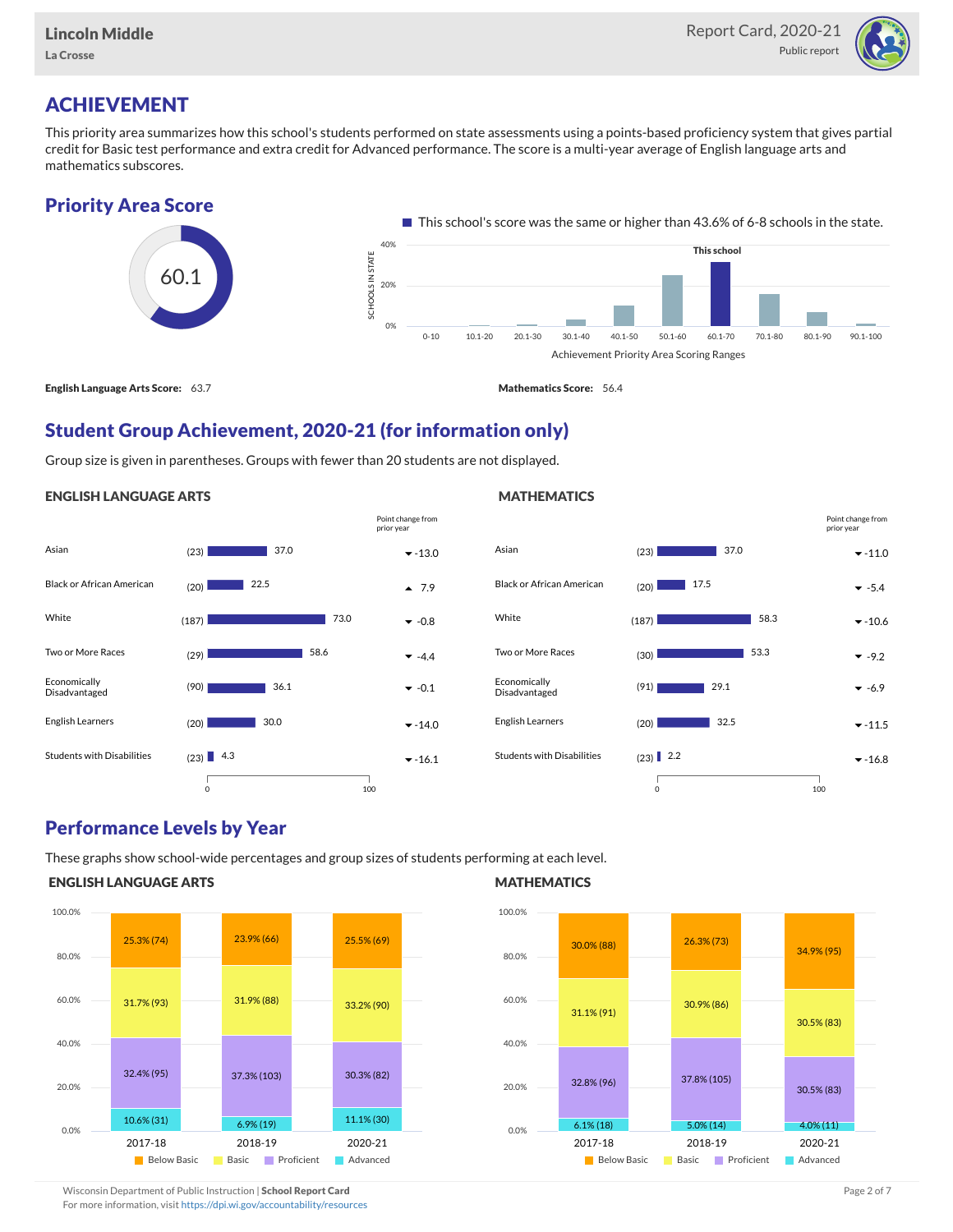

# ACHIEVEMENT - ADDITIONAL INFORMATION

The data on this page is for information only.

# Test Participation Rates, 2020-21

| <b>ENGLISH LANGUAGE ARTS</b> |                                   | <b>MATHEMATICS</b> |                             |  |  |  |  |  |
|------------------------------|-----------------------------------|--------------------|-----------------------------|--|--|--|--|--|
| All students                 | Lowest-participating group:       | All students       | Lowest-participating group: |  |  |  |  |  |
|                              | <b>Students with Disabilities</b> |                    | Students with Disabilities  |  |  |  |  |  |
| 86.1%                        | 68.6%                             | 86.4%              | 68.6%                       |  |  |  |  |  |

### Student Group Performance Levels by Year

Groups with any full academic year students in tested grades are shown.

#### ENGLISH LANGUAGE ARTS

|                                   |                  |          | 2017-18    |         |                |                   |          | 2018-19    |                  |                |                  |          | 2020-21    |           |                    |  |  |  |  |
|-----------------------------------|------------------|----------|------------|---------|----------------|-------------------|----------|------------|------------------|----------------|------------------|----------|------------|-----------|--------------------|--|--|--|--|
|                                   | Tested<br>Total# | Advanced | Proficient | Basic   | Below<br>Basic | Tested<br>Total # | Advanced | Proficient | Basi<br>$\Omega$ | Below<br>Basic | Tested<br>Total# | Advanced | Proficient | Basic     | <b>Below Basic</b> |  |  |  |  |
| All Students: 6-8 State           | 190,517          | 9.6%     | 32.0%      | 35.5%   | 22.9%          | 192,400           | 8.9%     | 31.8%      | 35.2%            | 24.1%          | 167,493          | 8.0%     | 30.7%      | 36.2%     | 25.1%              |  |  |  |  |
| <b>All Students</b>               | 293              | 10.6%    | 32.4%      | 31.7%   | 25.3%          | 276               | 6.9%     | 37.3%      | 31.9%            | 23.9%          | 271              | 11.1%    | 30.3%      | 33.2%     | 25.5%              |  |  |  |  |
| American Indian or Alaskan Native | $\angle 20$      | $\star$  | $\star$    | ٠       | $\star$        | $\angle 20$       | $\star$  | $\star$    | $\star$          | $\star$        | $\sim 20$        | $\star$  | $\star$    | $\ddot{}$ |                    |  |  |  |  |
| Asian                             | 30               | 3.3%     | 20.0%      | 63.3%   | 13.3%          | 25                | 0.0%     | 20.0%      | 60.0%            | 20.0%          | 23               | 0.0%     | 17.4%      | 39.1%     | 43.5%              |  |  |  |  |
| <b>Black or African American</b>  | 23               | 0.0%     | 0.0%       | 13.0%   | 87.0%          | 24                | 0.0%     | 4.2%       | 20.8%            | 75.0%          | 20               | 0.0%     | 10.0%      | 25.0%     | 65.0%              |  |  |  |  |
| Hispanic or Latino                | $\angle 20$      |          | $\star$    | $\star$ | $\star$        | $\angle 20$       | $\star$  | $\star$    | $\star$          | $\star$        | $\angle 20$      | $\star$  | $\star$    |           |                    |  |  |  |  |
| White                             | 204              | 13.7%    | 39.7%      | 27.9%   | 18.6%          | 195               | 9.2%     | 44.1%      | 31.8%            | 14.9%          | 187              | 13.9%    | 33.7%      | 36.9%     | 15.5%              |  |  |  |  |
| Two or More Races                 | 24               | 8.3%     | 20.8%      | 45.8%   | 25.0%          | 23                | 4.3%     | 43.5%      | 26.1%            | 26.1%          | 29               | 13.8%    | 34.5%      | 6.9%      | 44.8%              |  |  |  |  |
| <b>Economically Disadvantaged</b> | 122              | 1.6%     | 18.0%      | 34.4%   | 45.9%          | 112               | 0.9%     | 16.1%      | 37.5%            | 45.5%          | 90               | 2.2%     | 20.0%      | 25.6%     | 52.2%              |  |  |  |  |
| <b>English Learners</b>           | 31               | 3.2%     | 12.9%      | 58.1%   | 25.8%          | 25                | 0.0%     | 16.0%      | 56.0%            | 28.0%          | 20               | 0.0%     | 15.0%      | 30.0%     | 55.0%              |  |  |  |  |
| <b>Students with Disabilities</b> | 38               | 0.0%     | 10.5%      | 10.5%   | 78.9%          | 27                | 3.7%     | 3.7%       | 22.2%            | 70.4%          | 23               | $0.0\%$  | $0.0\%$    | 8.7%      | 91.3%              |  |  |  |  |

#### **MATHEMATICS**

|                                   |                  |           |            |         | 2018-19        | 2020-21          |          |            |           |                |                  |          |            |       |                    |
|-----------------------------------|------------------|-----------|------------|---------|----------------|------------------|----------|------------|-----------|----------------|------------------|----------|------------|-------|--------------------|
|                                   | Tested<br>Total# | Advanced  | Proficient | Basic   | Below<br>Basic | Tested<br>Total# | Advanced | Proficient | Basic     | Below<br>Basic | Tested<br>Total# | Advanced | Proficient | Basic | <b>Below Basic</b> |
| All Students: 6-8 State           | 190,739          | 6.2%      | 33.3%      | 32.1%   | 28.4%          | 192,634          | 6.5%     | 32.3%      | 31.7%     | 29.5%          | 167,370          | 4.8%     | 28.3%      | 33.1% | 33.8%              |
| <b>All Students</b>               | 293              | 6.1%      | 32.8%      | 31.1%   | 30.0%          | 278              | 5.0%     | 37.8%      | 30.9%     | 26.3%          | 272              | 4.0%     | 30.5%      | 30.5% | 34.9%              |
| American Indian or Alaskan Native | $\angle 20$      | $\star$   | $\star$    | ٠       | $\star$        | $\angle 20$      | $\star$  | $\star$    | $\ddot{}$ | $\star$        | $\angle 20$      | $\star$  | $\star$    |       |                    |
| Asian                             | 30               | 3.3%      | 26.7%      | 36.7%   | 33.3%          | 25               | 0.0%     | 32.0%      | 32.0%     | 36.0%          | 23               | 4.3%     | 4.3%       | 52.2% | 39.1%              |
| <b>Black or African American</b>  | 23               | 0.0%      | 0.0%       | 17.4%   | 82.6%          | 24               | 4.2%     | 12.5%      | 8.3%      | 75.0%          | 20               | 5.0%     | 0.0%       | 20.0% | 75.0%              |
| Hispanic or Latino                | $\angle 20$      | $\ddot{}$ | $\star$    | $\star$ | $\star$        | $\angle 20$      | $\star$  | $\star$    | $\star$   | $\star$        | $\angle 20$      | $\star$  | $\star$    |       |                    |
| White                             | 204              | 7.8%      | 39.7%      | 31.4%   | 21.1%          | 196              | 6.1%     | 42.9%      | 33.7%     | 17.3%          | 187              | 3.7%     | 36.4%      | 32.6% | 27.3%              |
| Two or More Races                 | 24               | 4.2%      | 25.0%      | 41.7%   | 29.2%          | 24               | 4.2%     | 41.7%      | 29.2%     | 25.0%          | 30               | 6.7%     | 40.0%      | 6.7%  | 46.7%              |
| <b>Economically Disadvantaged</b> | 122              | 1.6%      | 18.0%      | 29.5%   | 50.8%          | 114              | 0.0%     | 21.1%      | 29.8%     | 49.1%          | 91               | 1.1%     | 13.2%      | 28.6% | 57.1%              |
| <b>English Learners</b>           | 31               | 0.0%      | 19.4%      | 29.0%   | 51.6%          | 25               | 0.0%     | 28.0%      | 32.0%     | 40.0%          | 20               | 0.0%     | 10.0%      | 45.0% | 45.0%              |
| <b>Students with Disabilities</b> | 38               | 0.0%      | 2.6%       | 28.9%   | 68.4%          | 29               | 0.0%     | 6.9%       | 24.1%     | 69.0%          | 23               | $0.0\%$  | $0.0\%$    | 4.3%  | 95.7%              |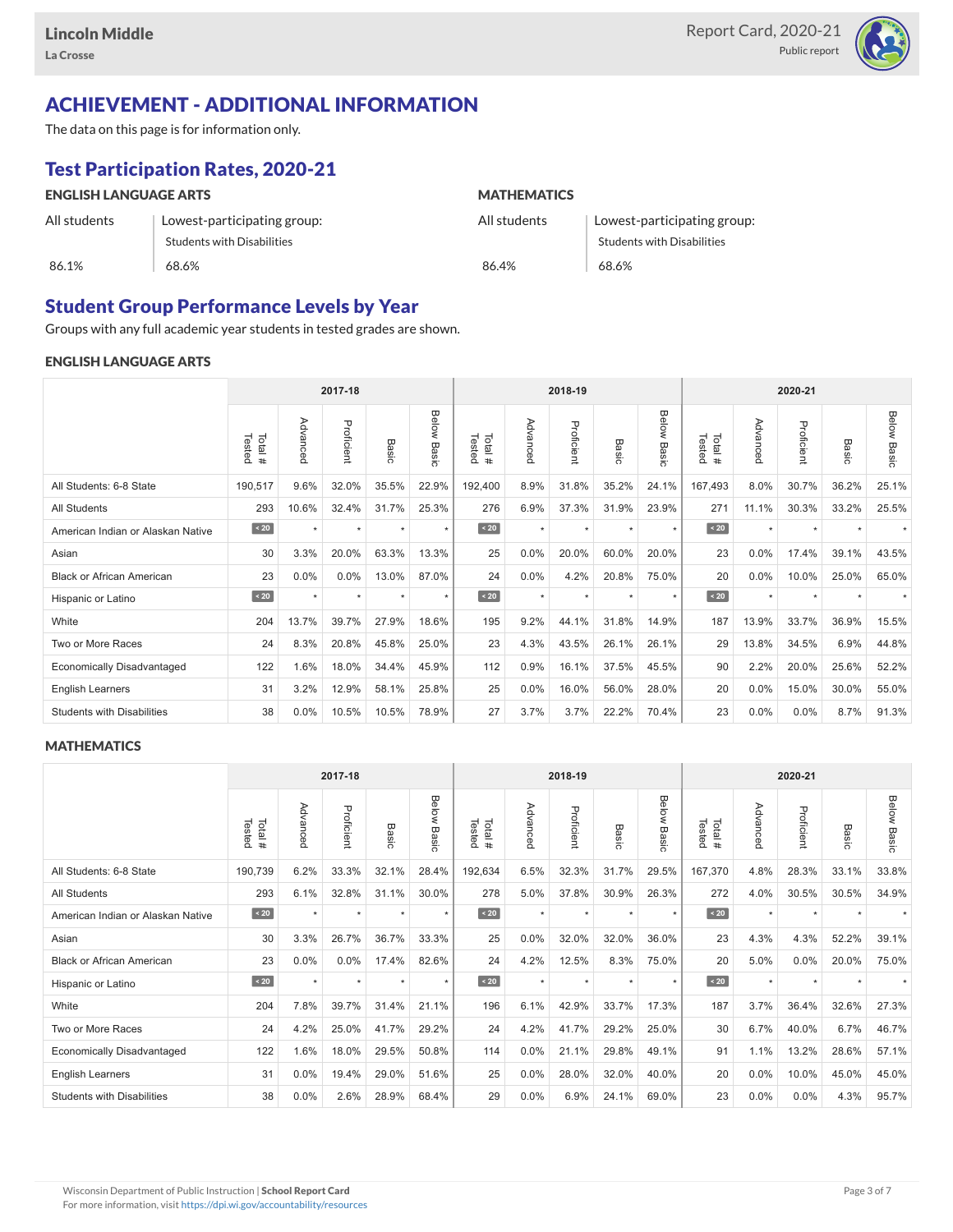

# **GROWTH**

ENGLISH LANGUAGE ARTS

This priority area measures year-to-year student progress on statewide tests. It uses a value-added model that seeks to control for circumstances beyond the influence of educators. A high value-added score means that on average students in the school are progressing more quickly than other, similar students. Growth is scored from 0 to 100 to match the other priority areas and is a conversion from the roughly 0 to 6 value-added score.



### Student Group Value-Added (for information only)

Value-added scores cover an approximately 0-6 range. Higher scores mean greater positive impact. A score of 3.0 is average. Group size is shown in parentheses. Groups with fewer than 20 students are not displayed. Shaded boxes indicate higher-than-average scores.

#### All Students (334) Asian (29) Black or African American (21) White (240) Two or More Races (33) Economically Disadvantaged (101) Not Economically Disadvantaged (233) English Learners (24) English Proficient (310) Students with Disabilities (24) Students without Disabilities (310) Proficient Last Year (158) Not Proficient Last Year (176) 3.0 1.9 1.7 1.7 1.9 1.8 1.5 2.1 1.8 1.9  $\boxed{0.7}$ 2.0 2.2 1.6 0 6.0 All Students (336) Asian (29) Black or African American (22) White (240) Two or More Races (34) Economically Disadvantaged (103) Not Economically Disadvantaged (233) English Learners (24) English Proficient (312) Students with Disabilities (24) Students without Disabilities (312) Proficient Last Year (165) Not Proficient Last Year (171) 3.0 3.2 3.5 3.1 3.2 3.3 3.0 3.3 3.1 3.2 3.0 3.2 3.3 3.2 0 6.0

For more information, visit <https://dpi.wi.gov/accountability/resources>

#### **MATHEMATICS**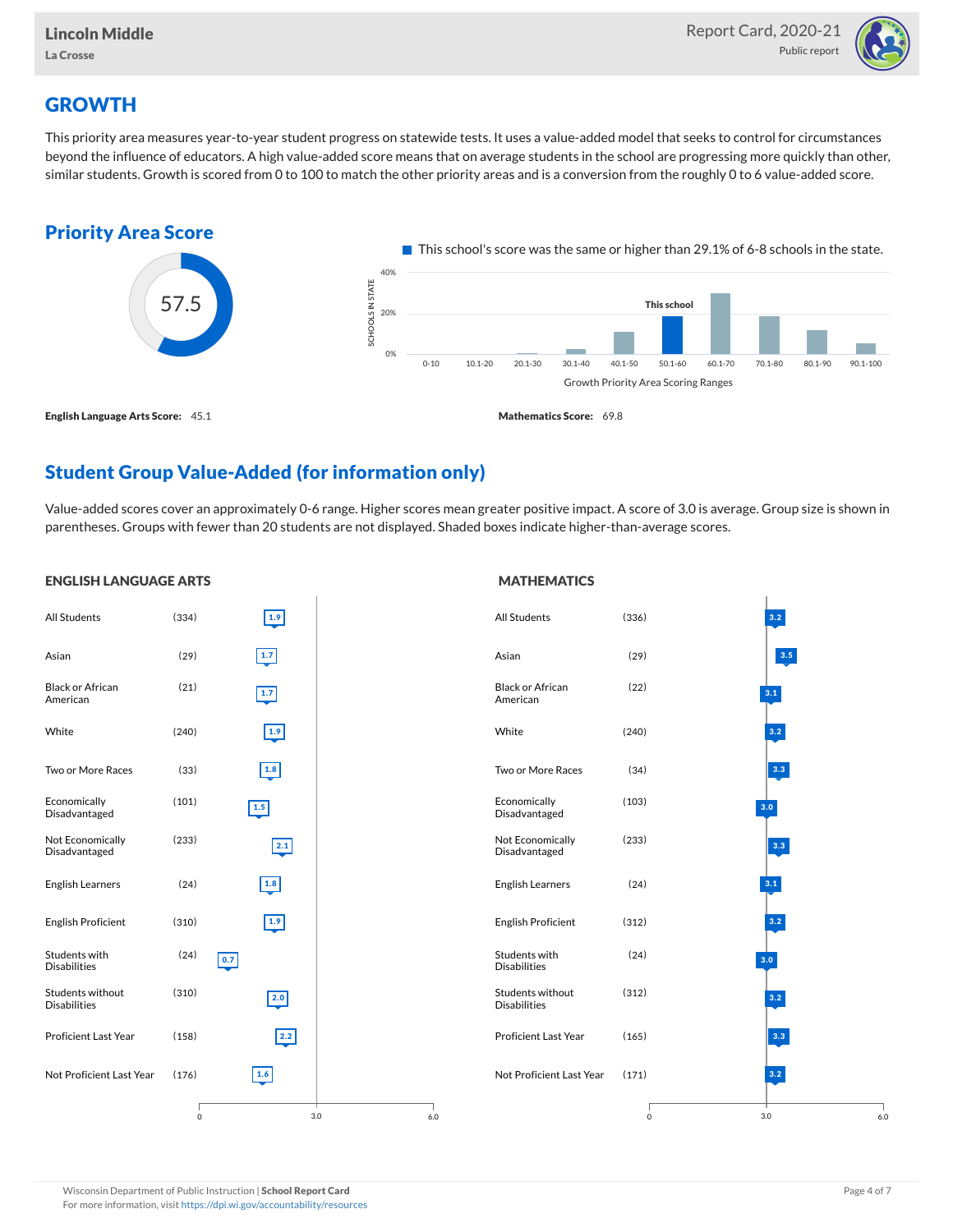

# TARGET GROUP OUTCOMES

This priority area examines outcomes for students with the lowest test scores — the Target Group. It is designed to promote equity by helping schools focus on learners who need the most support while also improving outcomes for all students. The priority area score combines component scores for achievement, growth, chronic absenteeism, and attendance or graduation rate. Data are not displayed when target groups have fewer than 20 students.





Non-Target Group

95.6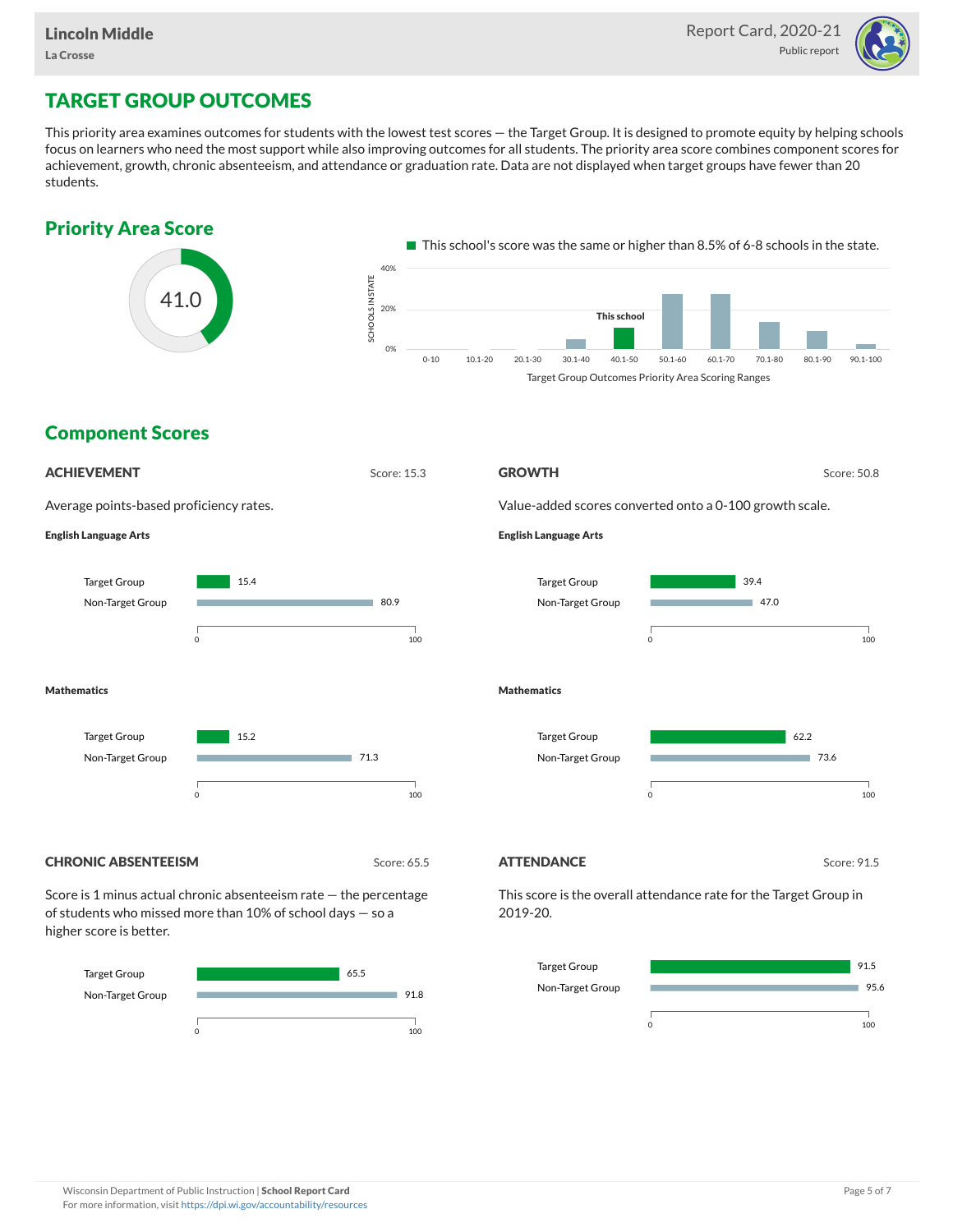

# ON-TRACK TO GRADUATION

This priority area indicates how successfully students are progressing toward completing their K-12 education. The score combines component scores for measures of student engagement and achievement.



### Component Scores